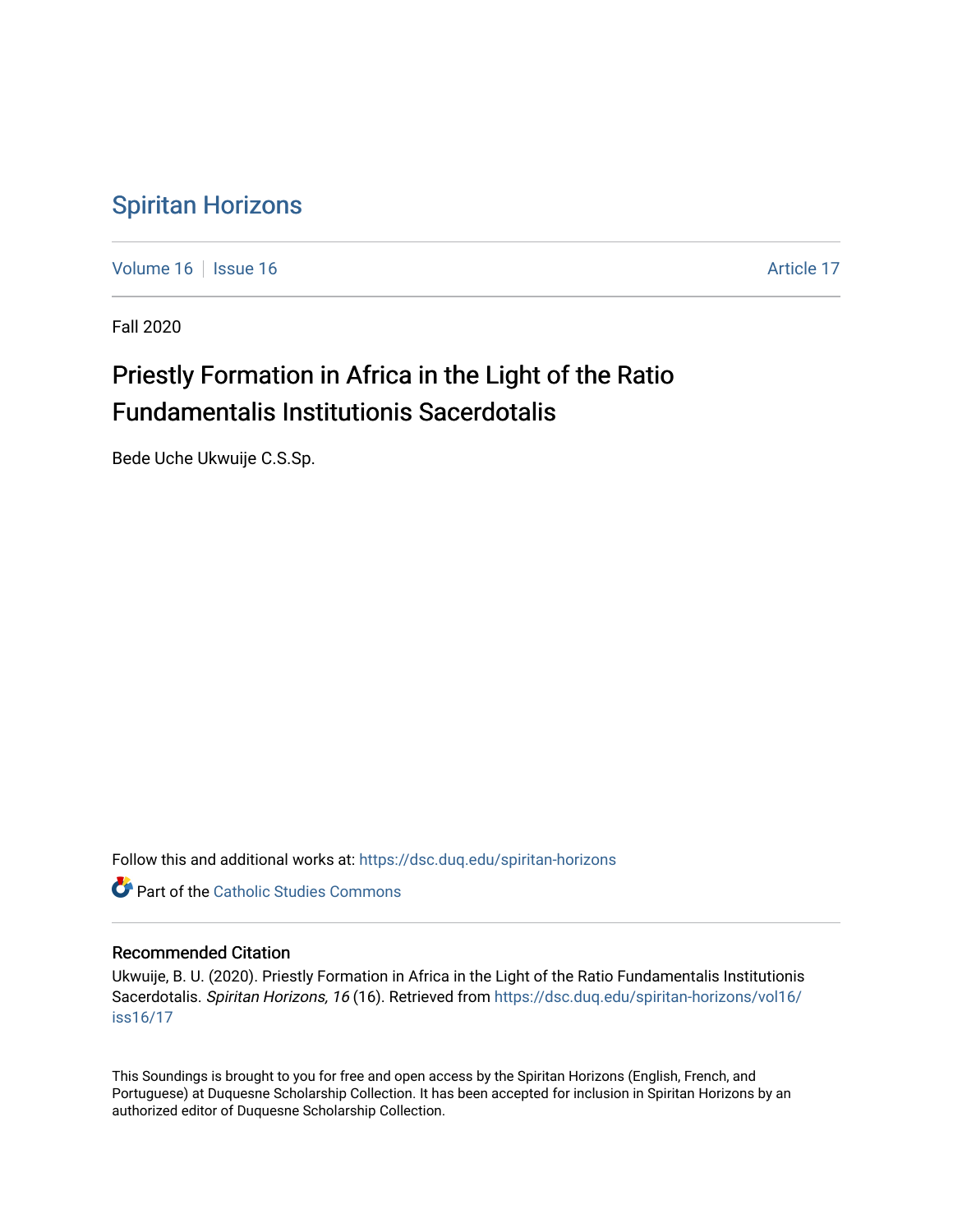

Bede Uche Ukwuije, C.S.Sp. Bede Uche Ukwuije, C.S.Sp., is First Assistant to the Superior General and member of the Theological Commission of the Union of Superiors General, Rome. He holds a Doctorate in Theology (Th.D) from the Institut Catholique de Paris and a Ph.D in Theology and Religious Studies from the Catholic University of Leuven, Belgium. He was Director of Formation at the Spiritan International School of Theology, Attakwu, Enugu (SIST) and Professor of Systematic Theology at both SIST and the Institut Catholique de Paris. A missionary in France for 12 years, he was Students' Chaplain at the University of Rennes 2 and of African Migrants' Community in the dioceses of Rennes and Nanterre.

*Reproduced with permission from Models of Priestly Formation (see n.1)*

## **Priestly Formation in Africa in the Light of the Ratio Fundamentalis Institutionis Sacerdotalis**

This chapter<sup>1</sup> reflects on the particular challenges facing priestly formation in Africa in dialogue with the new *Ratio Fundamentalis Institutionis Sacerdotalis*. 2 First, it explores the reception of the new *Ratio* in Africa. Then it exposes the challenges facing seminary formation in Africa, with particular reference to Nigeria and Cameroon. Finally, it focuses attention on the future of priestly formation in Africa and what values, especially African, can be mobilized for genuine formation of priests in the years to come.

## **1. AFRICAN RECEPTION OF THE** *RATIO FUNDAMENTALIS INSTITUTIONIS SACERDOTALIS*

**The new** *Ratio Fundamentalis Institutionis Sacerdotalis* renews the last one, which dates back to 1970,<sup>3</sup> though updated in 1985 with footnotes in the light of the new *Code of Canon Law* (1983). It has to be read in connection with other major documents, especially, *Optatam totius* (OT),4 *Presbyterorum ordinis* (PO)5  *and Pastores dabo vobis* (PDV).6

When I told a confrere formator about the promulgation of a new *Ratio Fundamentalis Institutionis Sacerdotalis* (RF) by the Congregation for the Clergy, he exclaimed: "Another document on formation? We have not fnished reading the older ones." This is very similar to the reaction of other formators in Nigeria and Cameroon with whom I have spoken.

Nevertheless, seminary formators and bishops in Africa generally welcome the new *Ratio Fundamentalis Institutionis*  Sacerdotalis. They underline that it upholds and confirms the concern for the transformation of seminary formation which has occupied the major part of refection of diferent Episcopal conferences as well as national and regional seminaries' commissions in Africa for the past ten years. Three major documents<sup>7</sup> published by the Catholic Bishops' Conference of Nigeria testify to the work done so far . . . The Catholic Bishops of Cameroon dedicated their 41st Seminar (8–13 January 2018) to refection on seminary formation and the study of the new *Ratio Fundamentalis Institutionis Sacerdotalis*. I was privileged to be present in Yaounde at the same time for the 1st Symposium and General Assembly of the Conference of Major Superiors of Africa and Madagascar (COMSAM) under the title *Consecrated Persons, Identity and Mission*. It was enriching to confront the diferent visions of formation between bishops, religious superiors, and formators.<sup>8</sup>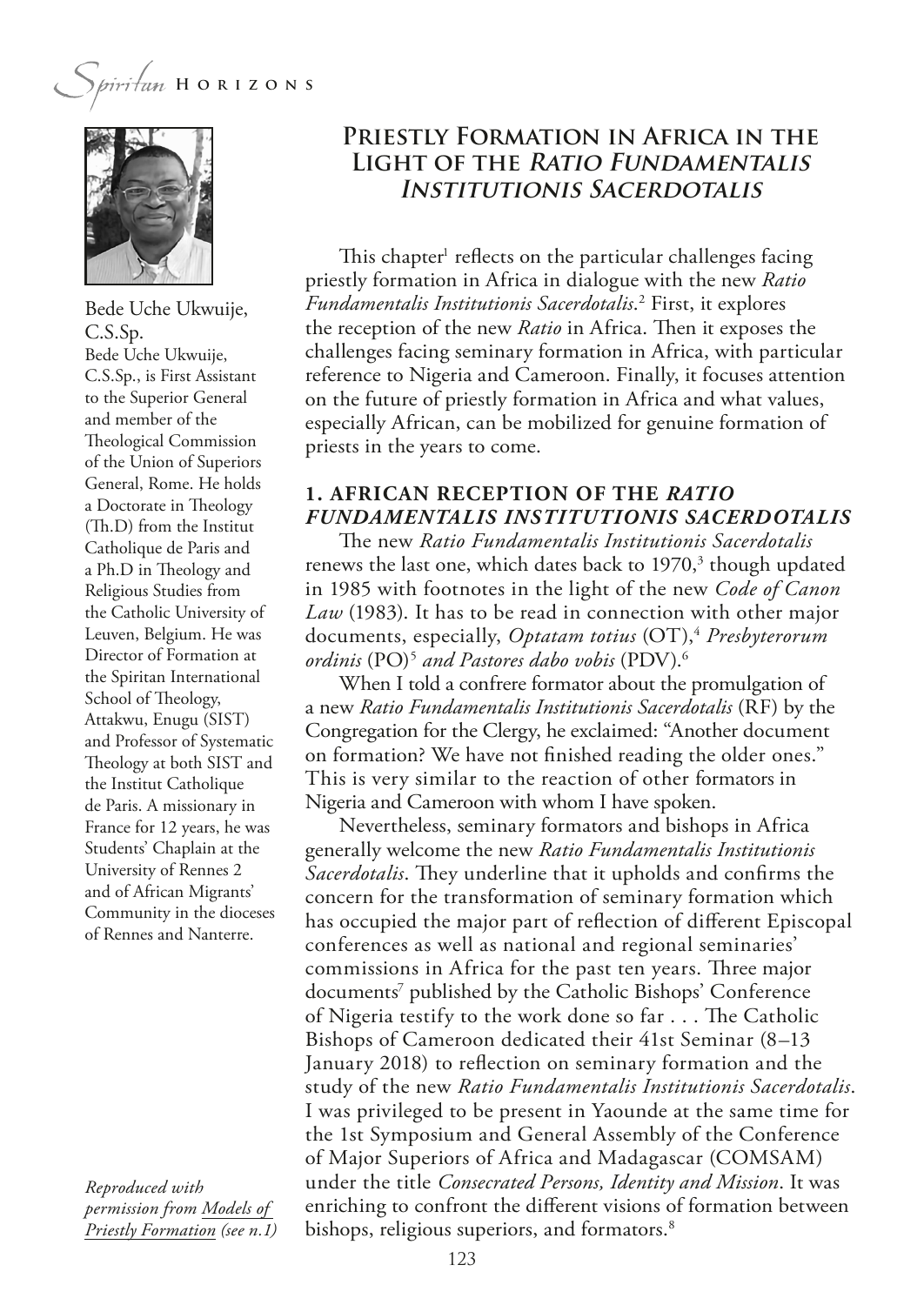*emphasis on the pastoral dimension of formation and the value of the community in priestly formation*

*The new emphasis on the pastoral dimension of priestly formation is important for Africa*

In line with their various experiences, African formators and pastors identify two major emphases of the new *Ratio* that are very relevant for priestly formation in Africa, namely, the emphasis on the pastoral dimension of formation and the value of the community in priestly formation.

#### **The Priest as Pastor**

The new *Ratio* underlines the pastoral identity of the priest. The unifying element in the formation is to help the seminarian develop "pastoral charity" (RF 42). The priest is being trained to be a disciple of Jesus Christ and has been constituted to be a pastor and leader (RF 32). Hence, initial formation should be of a missionary character meant to help the seminarian confgure himself to Christ in pastoral ministry (RF 57).

This explains the simplified structuring of the different stages of formation: frst cycle: "discipleship stage"; second cycle: "confguration stage" and the third stage, which is the diaconate ministry or "pastoral synthesis." It is noted also that formation does not end with initial formation. Every priest remains responsible for his "ongoing formation" (RF 80–88). This ongoing formation as well "implies a continuous conversion of heart, the capacity to see one's life and its events in the light of faith and, above all, of pastoral charity, by way of a total gift of self to the Church, according to the design of God" (RF 56). This is an added advantage compared to the 1970 *Ratio Fundamentalis Institutionis Sacerdotalis* which seemed to give the impression that the priest is primarily a man of the celebration of the sacraments, especially the Eucharist.

The new emphasis on the pastoral dimension of priestly formation is important for Africa because, as Jordan Nyenyembe9 rightly argues, African Catholic priesthood inherited two viruses: the "virus of Christendom," inherited from the West, and the "virus of Chiefdom" or the "*Igwe syndrome*," inherited from African traditions. The virus of Christendom refers to the Tridentine emphasis on the priest as "an administrator of the sacraments and the teacher of the faith." This definition favors sacredness. The priest is set apart from the rest of the faithful, superior in holiness. This gave rise to a "destructive clericalism . . . Priests behave as if they are bionic superhumans . . . They tend to be judgmental, hypocritical and insensitive to the sufferings of lay people."<sup>10</sup> They form a caste class among the people of God. The chiefdom virus, or the *Igwe Syndrome*, accounts for the priests comporting themselves as family or village chiefs. This gives rise to personality cult. The emphasis on the priest as pastor helps to avoid the tendency to clericalism and personality cult.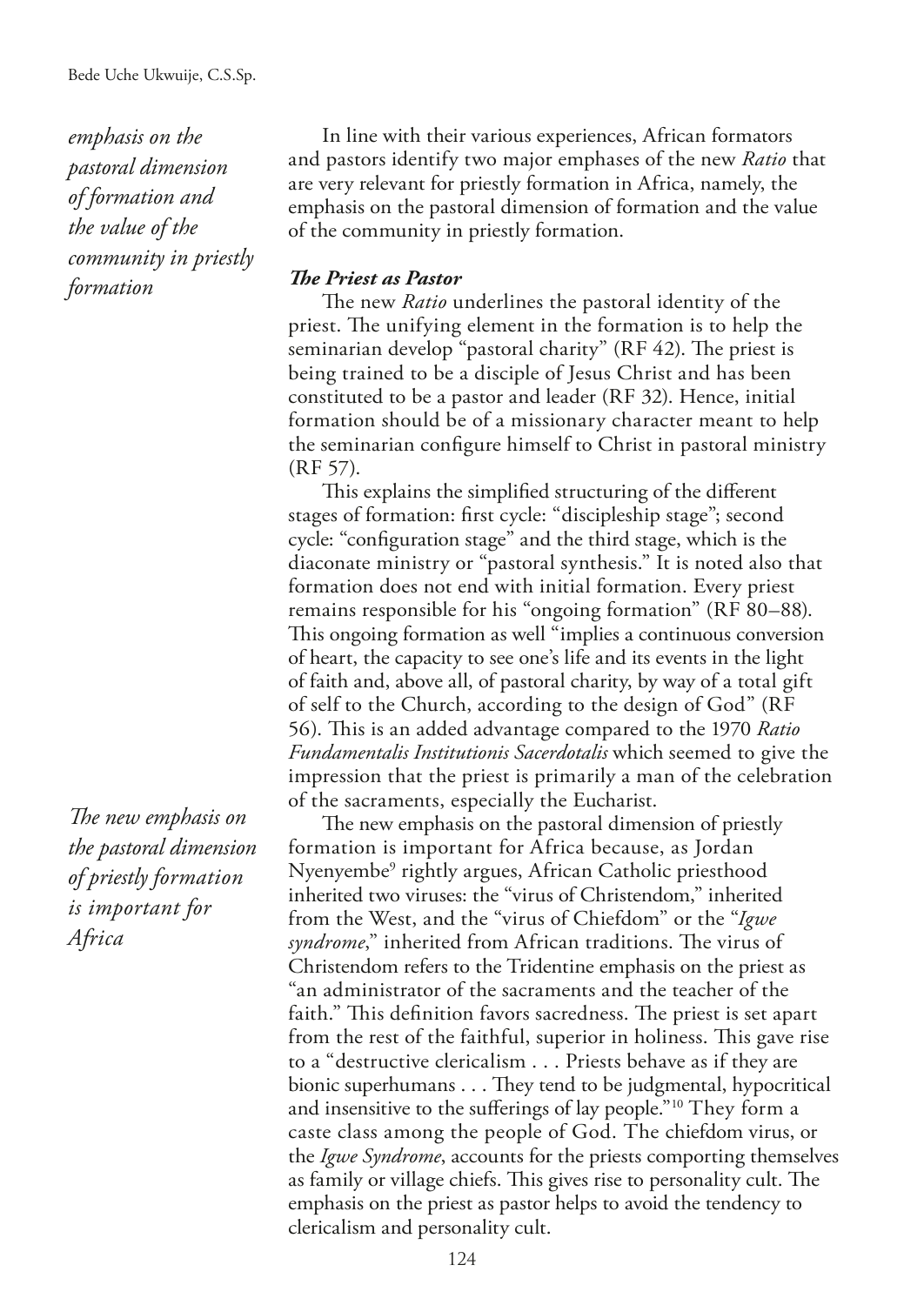*Emphasis is no longer on the formator but on the community of formators preparing future pastors of the Christian communities*

#### **The Value of Community in Priestly Formation**

Generally, it is taken for granted that religious priests live in community, hence formation for community living is central in their formation. This has not always been the case for diocesan clergy. However, the new *Ratio* insists on the community dimension of the formation of priests. The different stages of formation take place in community. "Community life during the years of initial formation must make an impact on each individual, purifying his intentions and transforming the conduct of his life as he gradually conforms himself to Christ" (RF 50). Hence the "Seminary community is indeed a family" (RF 52).

Emphasis is no longer on the formator but on the community of formators preparing future pastors of the Christian communities. This is in line with OT that says the community of seminary administrators and teachers constitutes one family with students under the leadership of the rector (OT 5). PDV calls the seminary "an educational ecclesial community" as well as "a particular educating community."11 Since the priest is called to be responsible for a community, he should be a man of communion.<sup>12</sup> Right from the propaedeutic stage, the seminarian is inserted in the pastoral parish community, which provides help for the educational journey toward a mature, responsible freedom.13 This resolves the problem of individualism. Priestly ordination is not lived as triumph of the individual but as the fruit of a community accompaniment. In the community, the seminarian is accompanied to contemplate Christ the Pastor. He is called to configure himself to Christ, becoming a disciple of Christ the Pastor. Vocation is not a personal project but a gift to the community.

African formators and bishops appreciate the emphasis on community because it corresponds to the African vision of the human person. In African traditions, the human person is understood as part of a network of relationships within a community. The best word to define this network is "relatedness."<sup>14</sup> This is embodied in the Igbo proverb, "Ife *kwulu, ife akwudebe ya*" (something stands and something else stands beside it).15 Eastern and Southern Africans call it *ubuntu*. Our existence is bound together. "My humanity is inextricably bound up in yours."<sup>16</sup> This means that to exist is to be related in a multiplicity of ways. On the other hand, what is not related does not exist.

As Uzukwu rightly stated, "the fundamental assumption that reality is plural—dual or twinned, multiple or a combination of twinned components—structures the human access to the universe."<sup>17</sup> The realization of one's life follows the logic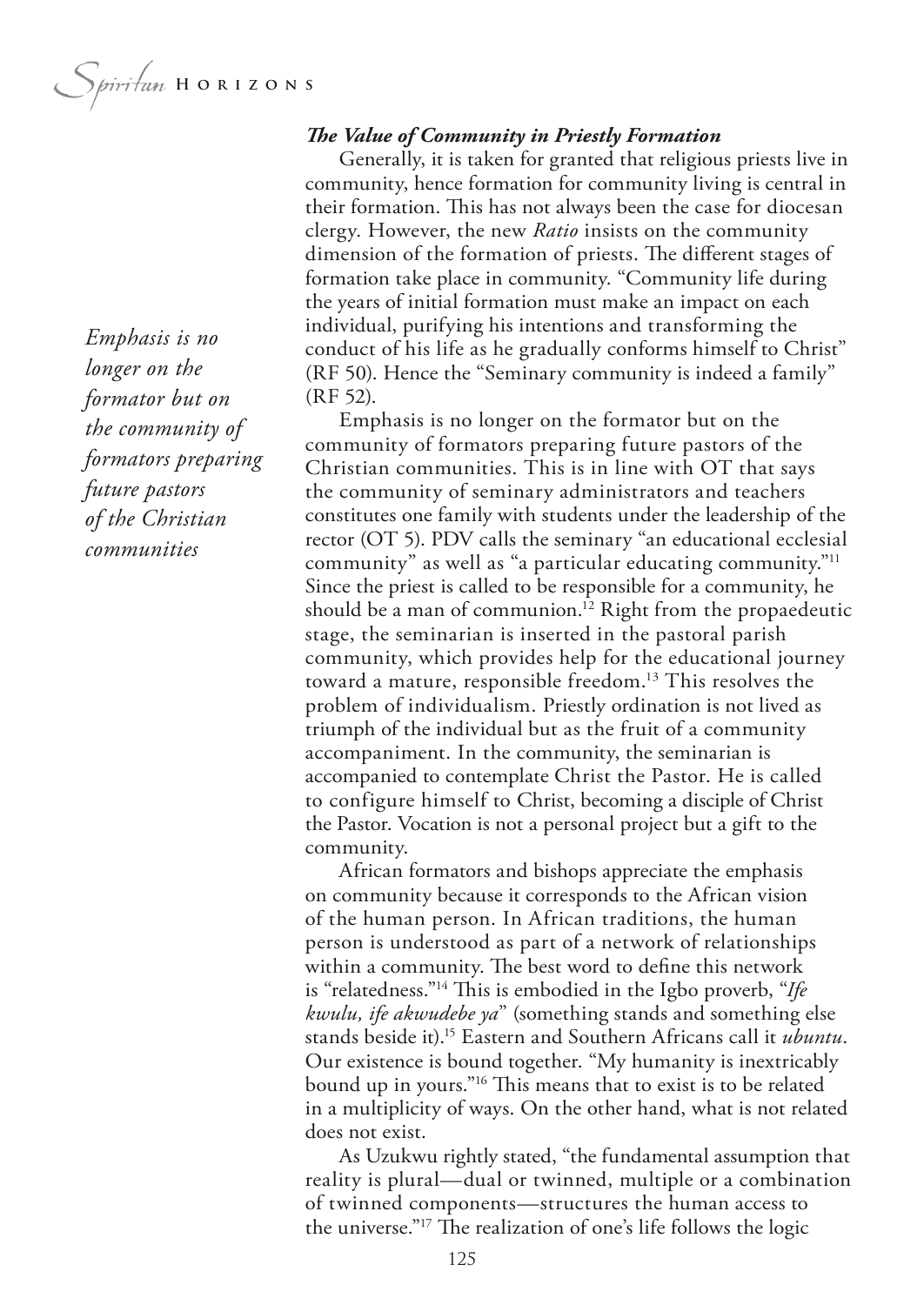The *identity* of the *human person is not fxed; it is not given once and for all*

of a harmonious vision that encompasses the individual, the community and the cosmos. The society is ready to fight any disorder that endangers this harmony. However, the community itself is not absolute. The Igbo name for community is: *ohaneze*, that is, *oha-na-eze* (the multitude and the kings). The community is constantly checked and structured by the ancestors, *chi* (the other of the human person) and the gods. The identity of the human person is not fixed; it is not given once and for all. It is always a process and a task to be accomplished. The human person is in becoming and his or her possibilities are beyond the present conditions of his or her existence. The truth of one's identity unfolds in the process of communion with others.

African formators and pastors think that bringing the sense of the community into seminary formation gives a sense of solidarity. This is in line with the notion of church as family of God, which constituted a major option made by *Ecclesia in Africa*. While recognizing the importance of biological blood ties within families and ethnic groups, it noted that the baptismal ties transform and transcend ethnic divides. Even beyond baptismal ties, the church recognizes "creation's new and integral sense of kinship with God derived from its relationship with the Son of God who has become the Son of man,"18 ingeniously designated as *the ofliance* by Archbishop Anthony Obinna of Owerri. While African seminary formators and pastors welcome the emphasis on the pastoral and community dimensions of priestly formation as being in consonance with the practice in African seminaries, they also search for ways to address other major challenges facing formation in their respective seminaries. I will present some of them here with special reference to Nigeria and Cameroon.

## **2. PARTICULAR CHALLENGES OF PRIESTLY FORMATION IN AFRICA**

*Accompaniment in Overcrowded Seminaries*

Africa is blessed with vocations. Many young men want to give their lives to Christ as priests. In fact, some dioceses and religious congregations do not conduct vocation drives as such. Their major headache is how to manage the numbers that come. The Spiritans in Southeast Nigeria alone have to discern how to take only 30 candidates out of the more than 500 applications they receive in a year.

The other side of the coin is that seminaries in Africa are over-crowded. The statistics of different major provincial seminaries in Nigeria for the 2017/2018 academic year are very interesting in this sense. Bigard Memorial Seminary,

*Africa is blessed with vocations. Many young men want to give their lives to Christ as priests*

*seminaries in Africa are over-crowded*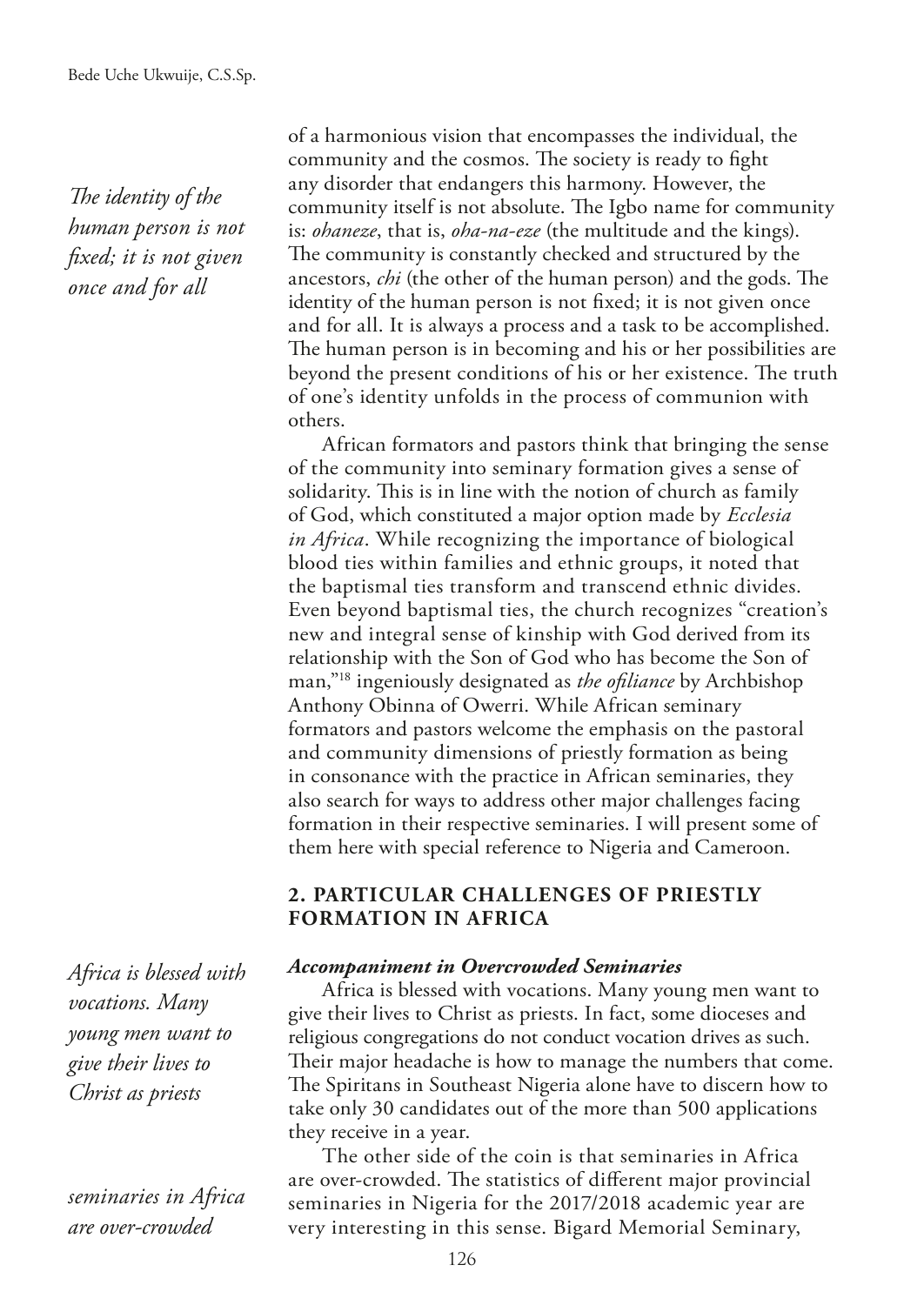Enugu (832); Seat of Wisdom Seminary, Owerri (533); Seat of Wisdom Seminary, Ariam Campus (190); Michael Iwene Tansi Seminary, Onitsha (291); St. Tomas Aquinas Seminary Awka (397) and Sts. Peter and Paul Bodija (579); St. Thomas Aquinas Seminary Makurdi (397); and St. Joseph's Seminary Ikot-Ekpene (462), etc. This is without counting many other seminaries that belong to diferent religious institutes. In a good number of these seminaries, students live two or sometimes three per room. The major seminaries in Cameroon have lesser populations: Nkolbisson (109), Bafoussam (98), Douala (100). Yet the bishops and formators feel the weight of the numbers.

The population of the major seminaries has to be viewed in line with the demographic factor of African local churches and Christians in general. African church leaders appeared to have been taken unaware, and most of them found themselves unprepared to handle the overwhelming increase and rise in population of African Christians in their local churches.

In these contexts, close accompaniment of seminarians as required by the new *Ratio Fundamentalis Institutionis Sacerdotalis* (RF 44–49) becomes very difficult. In an attempt to measure up, some formators are obliged to adopt a policing approach based on fear and intimidation. Sometimes they may be tempted to use some student functionaries to spy on their fellow students. This can create a submarine mentality in students and hinder proper accompaniment.

#### *Formation by Example*

Accompaniment requires that formators be good models. PDV states that "the priests, as the ministers, the 'elders' of the community, will be in their person the 'model' of the fock, which for its part is called to display this same priestly attitude of service toward the world—in order to bring to humanity the fullness of life and complete liberation."19 It insists that "the greater or lesser degree of the holiness of the minister has a real efect on the proclamation of the word, the celebration of the sacraments and the leadership of the community in charity."<sup>20</sup>

To train such priests, the formator himself will have to be a model to those placed under his charge. Having been a formator for fourteen years in France and in Nigeria and now Councilor for formation in our congregation for six years, I can confdently attest that a good number of formators are good role models. They accept their weaknesses and try as much as possible to give a good example of life to the seminarians. Many priests run away from this ministry because they know that it is very demanding. A seminary formator is a "seminarian" because he is the frst to submit himself to the

*a policing approach based on fear and intimidation*

*A seminary formator is a "seminarian" because he is the frst to submit himself to the rules and regulations*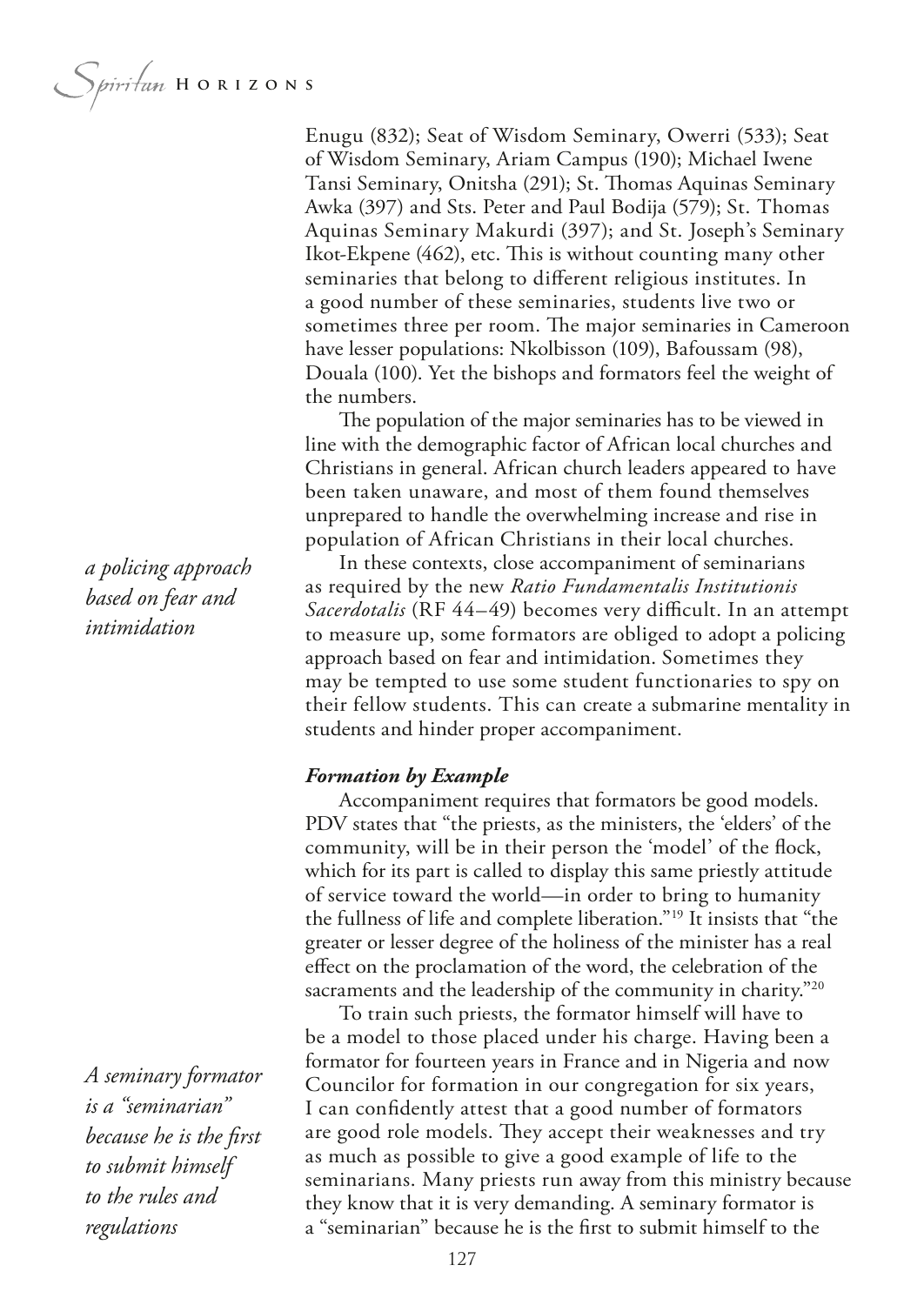rules and regulations of the formation community. Seminarians watch formators very closely. Before endorsing any principle or value, they consider the credibility of the person representing or transmitting the value.<sup>21</sup> Is he authentic, sincere, coherent, available and competent? Can I entrust my destiny to him? This means that they expect the formator to risk his own personal experience while taking into consideration their own individual experiences. Pope Paul VI put it right: "Modern man does not listen to masters but to witnesses, if he listens to masters it is because they are witnesses."22 It is equally true that some formators do not measure up to the expectation associated with their noble task.

## *Lack of Trained Formators*

Good accompaniment depends also on the competency of formators. We have to remember the saying that *nemo dat quod non habet*. "No one gives what he/she does not have." Many priests are thrown into these seminaries as formators without adequate formation. A good number of them have distinguished themselves academically in many disciplines and have Masters degrees and PhDs, but this is not sufficient to be a formator. A good number are simple, good and prayerful priests. This is equally not sufficient. Formation requires some specifc skills that have to be acquired through a specifc formation. Formators suffer because of lack of skills. Seminarians suffer as well because they expect to be accompanied by formators who know the art. How can one guide others on the road if he does not know how to read the road map?

## *Correspondence between Formation Values and Infuence of the Outside World*

The big problem is the counterproductive influence of parish and diocesan priests on the seminarians. One of the greatest challenges of formators is to face the questions of students regarding the diference between what is taught in the seminary and the lifestyle of certain priests they encounter in the parishes and chaplaincies where they go for apostolic work. One of my colleagues once took the risk of making the analogy of driving school. Briefy, he said that in driving school people are taught to hold strictly to the rules, and they have to follow them, but when they get their driver's license, they can decide to drive the way they like at their own risk and peril. In other words, as long as they are in the seminary, seminarians have to strictly adhere to the rules; what they do after ordination is at their risk and peril. This perilous analogy even complicated the embarrassment and confusion. My answer is always that seminarians should look up to those priests who

*Many priests are thrown into these seminaries as formators without adequate formation*

*the counterproductive infuence of parish and diocesan priests on the seminarians*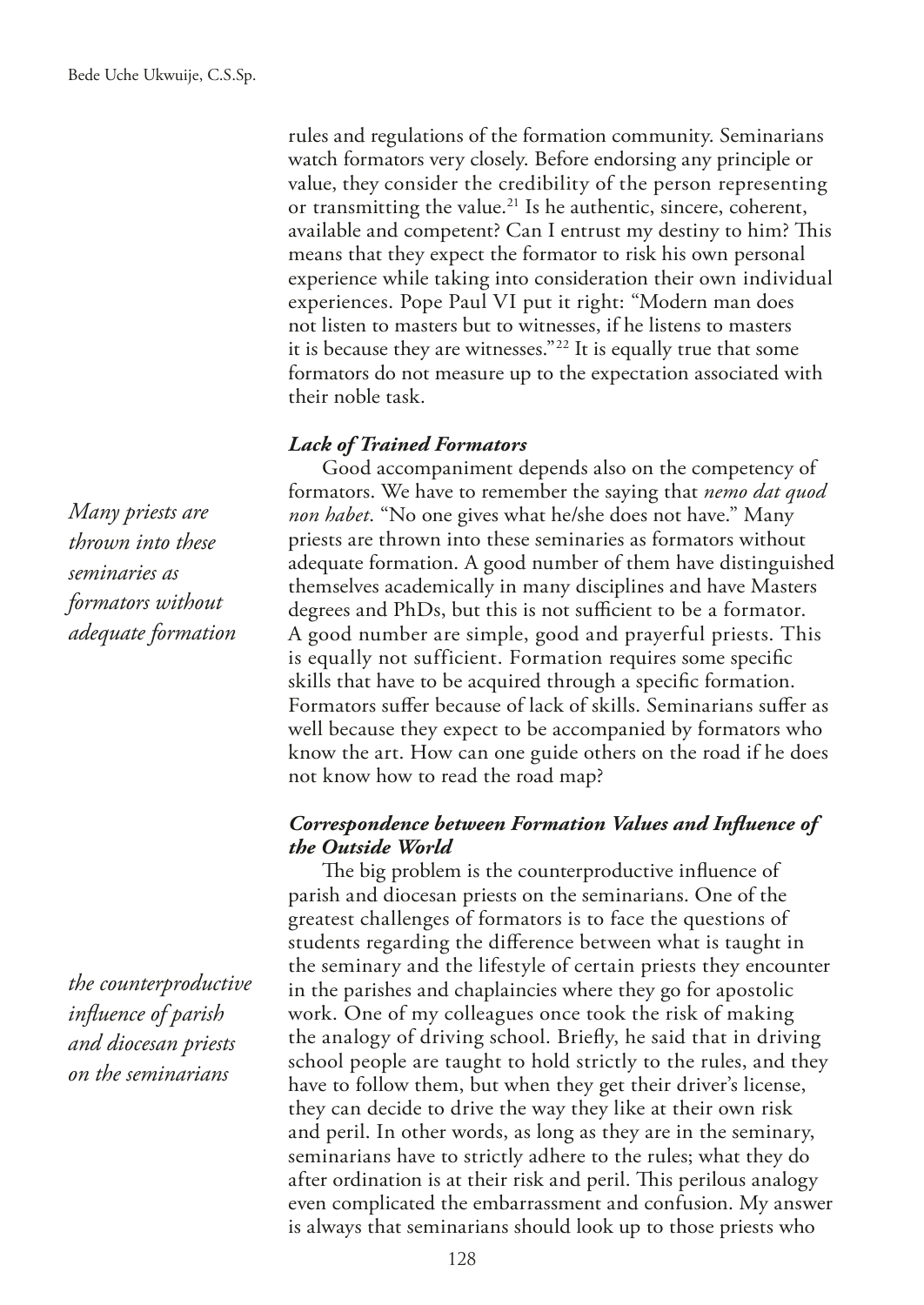Spiritan HORIZONS

*the infuence of the larger society on both seminarians and their formators*

*fear that their bishops or dioceses have no stable and sustainable fnancial arrangement for priests' maintenance, especially, in sickness and old age*

*Seminarians view priesthood as a profession in the church where things are provided for them*

are doing well. A good number of priests are making honest eforts to uphold the dignity of the priesthood. One who freely decides to be a disciple of Jesus, the pastor, should not allow himself to be carried away by any counterexample he encounters around him.

It is important to note also the infuence of the larger society on both seminarians and their formators. Both come from the same society like the rest of the citizens of their countries and are all in one way or the other under the same sociopolitical, economic and cultural infuences. During holidays, they all return to their homes, families, parishes, towns and cities under the same "spells" that control the variables of every other member of society. They are also afected by interreligious or inter/intra-ethnic conficts or other situations of near-war conficts.

Of great infuence on priests and seminarians today is the form of ministry proposed by the new religious movements—for example, the prosperity Gospel and healing ministry. These are copied by most Nigerian powerful priest-healers whom the seminarians and young priests nowadays tend to imitate.

The family background of the seminarians is equally important, especially the dependence culture of African societies. How do seminary formation and church leaders handle the question of fnancial maintenance of the clergy, especially diocesan and future diocesan and religious priests in an African context? This is one of the cogent factors that is causing a lot of anti-evangelical behaviors of not only priests but, especially, seminarians. Most of the seminarians and some of our young priests fear that their bishops or dioceses have no stable and sustainable fnancial arrangement for priests' maintenance, especially, in sickness and old age. Hence the tendency to strive for self-survival. On another note, a good number of bishops evaluate their priests by their capacity to generate signifcant funds for the diocese. Those who do not measure up in this regard are relegated to the background or even transferred to poor parishes. The search for money becomes part of survival strategy.

Again, seminary formation in Africa, till now, has yet to emphasize the aspects of skill acquisition and the need for personal initiatives on the part of individual candidates for the priesthood so that they become more "self-sustaining." Seminarians view priesthood as a profession in the church where things are provided for them, as and when due, without much personal input other than the normal ministry of celebration of sacraments and parish management as pastors. The dependence culture is also seen in the seminary formation and training of future priests, where things are to be provided for them without any effort on their part.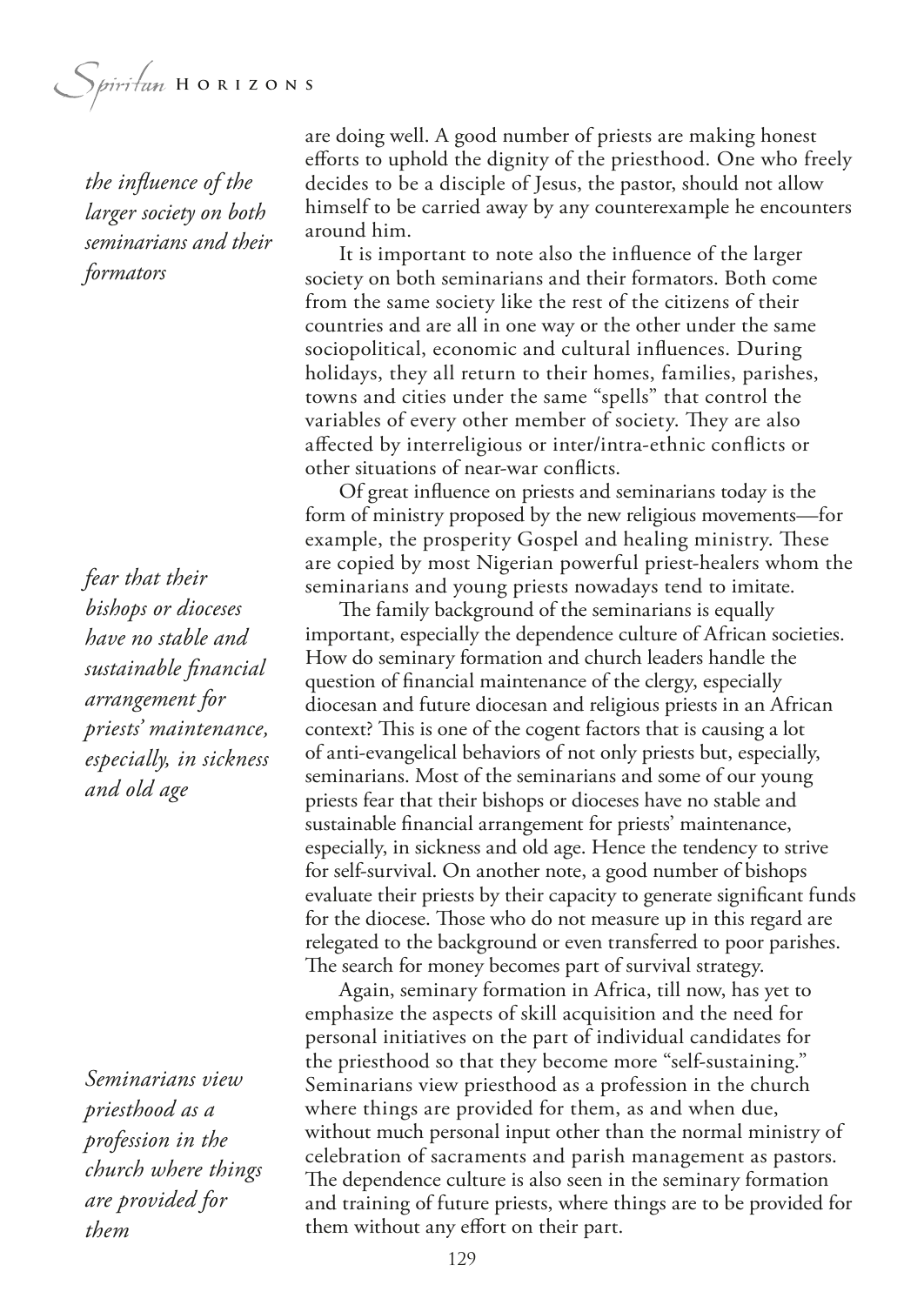*African solidarity is undermined by a strong sense of tribalism and ethnicity*

#### *Intercultural Living in Formation Communities*

Intercultural living is not easy to handle in formation communities. We have noted above that Africans appreciate community living and, in fact, life is lived in community. However, African solidarity is undermined by a strong sense of tribalism and ethnicity. This can undermine genuine formation in seminaries which are generally provincial or interprovincial. It happens often that there are strong rivalries among people from diferent cultural groups or ecclesiastical provinces. Some staff members may be tempted to protect people of their diocese, province, culture, or country and flter confdential information to them.

In some extreme cases, congregations are slow in accepting people from certain cultural backgrounds because they are afraid of intercultural encounter. Unfortunately, some of these congregations toe the line of some myths surrounding the history of relationship among diferent cultures in a given country. Some cultures could be tagged as domineering; others are tagged as immoral or laissez-faire, and so on. It can also happen that some people from a particular culture take it for granted that it is their right to rule others and therefore would not accept leadership of someone else from another group. Other people who identify with the minority may adopt the posture of resistance to the "dominant culture." This type of tension undermines the building of brotherhood in the formation community and in the wider community of priests in the ecclesiastical provinces.

#### **The Use of Modern Technologies**

Formators constantly face the dilemma of how to control the use of modern communication systems in formation communities.23 The candidates coming to the formation communities are already "digital natives." They are absorbed in the internet culture of the here and now.<sup>24</sup> Their culture is that of the "interruption technologies" because of instant messages, e-mail alerts, SMS alerts, video chatting alerts, etc. The individual is enticed to be present to all these solicitations. The desire to live in the present leads to situations of stress and internet addiction. The "digital natives" in the formation communities are constantly connected to the web, television, internet, smartphone, Facebook, Skype, and Twitter. This has an infuence on their concentration on the formation being proposed to them as well as the formation of their identity. This has resulted in an increased individualism and a weakening of community life and community spirit. Another consequence of the culture of immediacy is the crisis of long-term commitment.<sup>25</sup> Many young priests and religious are finding it difficult to stay for a long time in a particular mission or apostolate.

*fnding it difcult to stay for a long time in a particular mission or apostolate*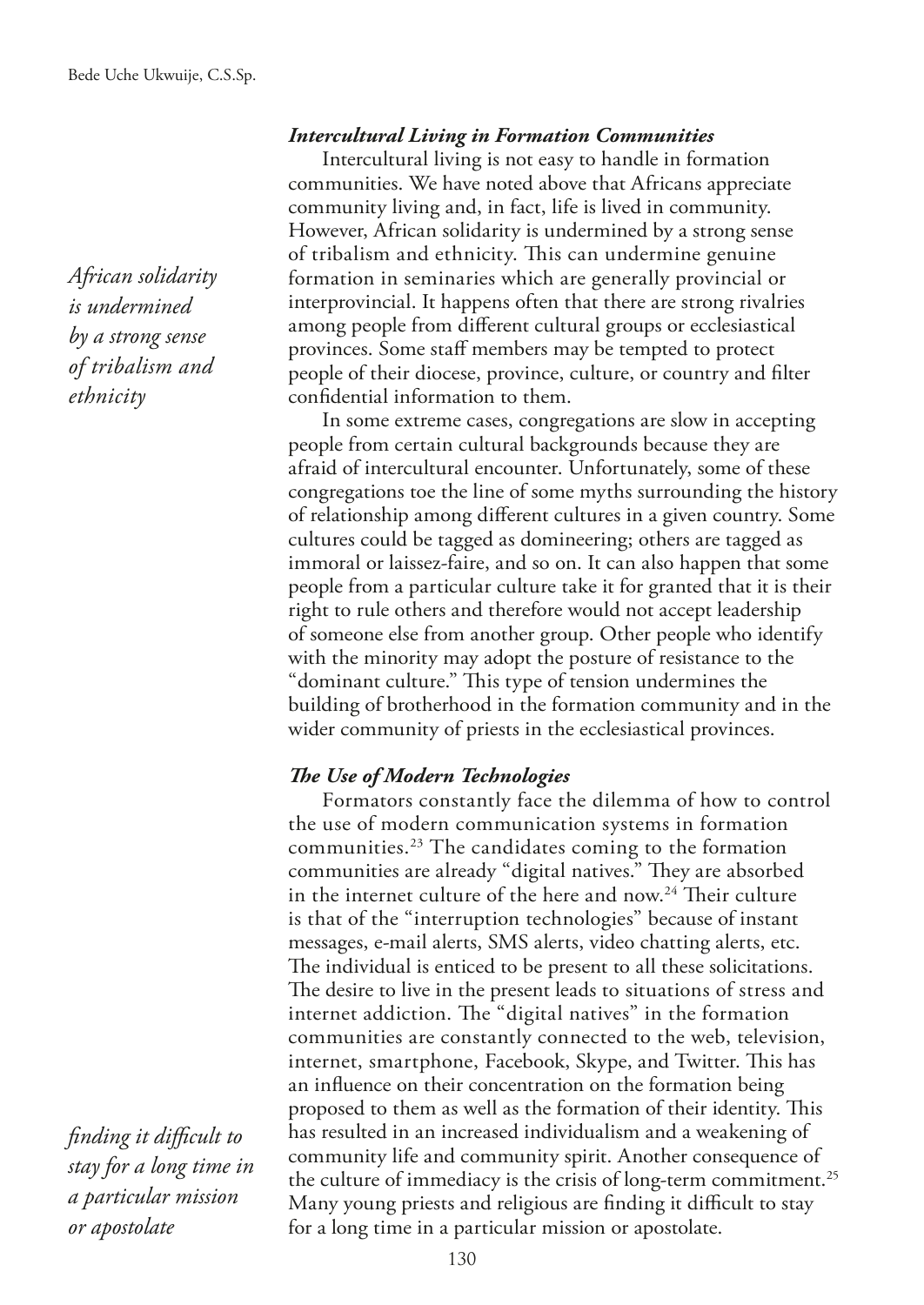Spiritan HORIZONS

The Nigerian Seminaries' Commission banned the use of cell phones in diocesan major seminaries in order to help the seminarians concentrate on their formation. However, the seminaries belonging to religious congregations decided to allow seminarians to use their cell phones. First, because they believe that the ban was useless since the seminarians used their phones in secret and that created more headaches for the formators. Second, they think that it is better to refect with them on the reasonable use of such means and on the consequences for their freedom, character formation, and growth.

#### *Lack of Funds for Formation*

Bishops and religious superiors do not have sufficient funds to take care of the formation communities in Africa and in Nigeria in particular. The lack of finance is seen in the poor quality of infrastructure, the poor quality of the food given to the seminarians and formators as well as the inadequacy of staf welfare. In some cases, seminarians are asked to make fnancial contributions to the seminaries and take care of part of their upkeep. This makes them victims of some rich benefactors and benefactresses, thereby compromising their moral integrity. Seminaries find it difficult to pay external staf who come in to teach some courses required by the different universities to which they are affiliated. This affects the input of those external lecturers. On the same note, resident staff are tempted to look elsewhere for money to take care of themselves. This creates the situation whereby some formators transform themselves into "daylecturers": they deliver their courses and spend the rest of the time outside looking for money to complement the meager resources offered to them. This weighs down negatively on the quality of formation.

In the light of the above-mentioned challenges, what would be required for a more genuine priestly formation in Africa? What might seminary formation in Africa look like in the years to come?

## **3. TOWARDS A MORE GENUINE SEMINARY FORMATION IN AFRICA IN THE NEXT TEN YEARS**

In order to prepare quality priests, seminary formation in Africa in the next ten years should strive to overcome the two above-named viruses of "Christendom" and "Chiefdom." In addition to the recommendations of the new *Ratio Fundamentalis Institutionis Sacerdotalis*, I would add that seminary formation needs to be done in connection with a critical dialogue with good African cultural values. Moreover, more effort needs to be made: to

resident staff are *tempted to look elsewhere for money to take care of themselves*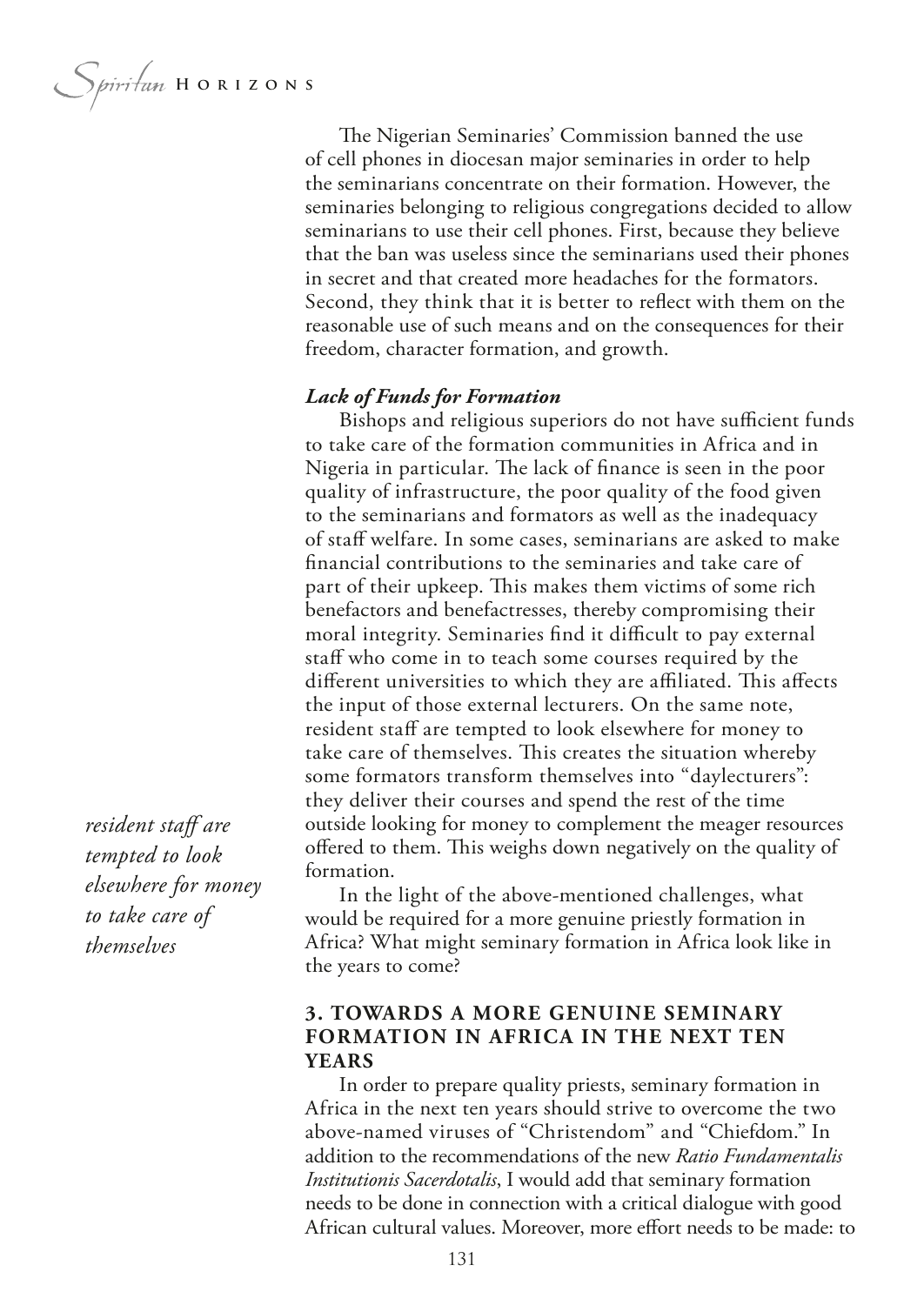refect on the ethical use of modern technologies; to ensure that the number of trained formators matches the number of students; and to strengthen rigorous discernment.

#### *Incorporating African Values in Formation*

Formation takes place in a particular culture. Vatican II defnes culture in the general sense as: "all those things which go to the refning and developing of humanity's diverse mental and physical endowments."26 Whether we like it or not, people refect their cultural heritage and human context; their knowledge and experience are mediated to them through their language and culture. Anyone wishing to communicate in an adequate fashion absolutely must take these things seriously. It is always delicate to know to what extent cultural values have to be integrated in seminary formation. The relationship with the culture is delicate because formation can copy the positive and negative dimensions of a particular culture. For example, the chiefdom mentality has been absorbed by priests without much questioning. However, avoiding cultural insertion of formation is not a lasting solution. What is required is a critical encounter with African cultures. This involves identifying within the same culture with values that serve as constant critique and correction of the chiefdom mentality.

This is what the whole question of inculturation of the Christian faith is about. Inculturation is a term used in theology to defne the encounter of the Christian message with a particular culture in which the Christian message is expressed through the values of that culture and the same culture is transformed by the Christian message. The best definition to date is that given by Fr. Pedro Arrupe, former superior of the Jesuits:

> *Inculturation is the incarnation of the Christian life and message in a concrete cultural milieu in such a way that not only is the Christian message expressed through the elements of the culture in question but also this experience becomes a principle of inspiration and at the same time a unifying norm which transforms and re-creates this culture, being by consequence at the origin of a new creation.27*

What are those African cultural values that help foster more genuine priestly formation? I will underline three among others, namely, *servant leadership*, *the value of an oath*, and *confdentiality*.

#### *Servant Leadership*

The priest is called to build up the community of the children of God beyond ethnic, sociocultural, and political

*formation can copy the positive and negative dimensions of a particular culture*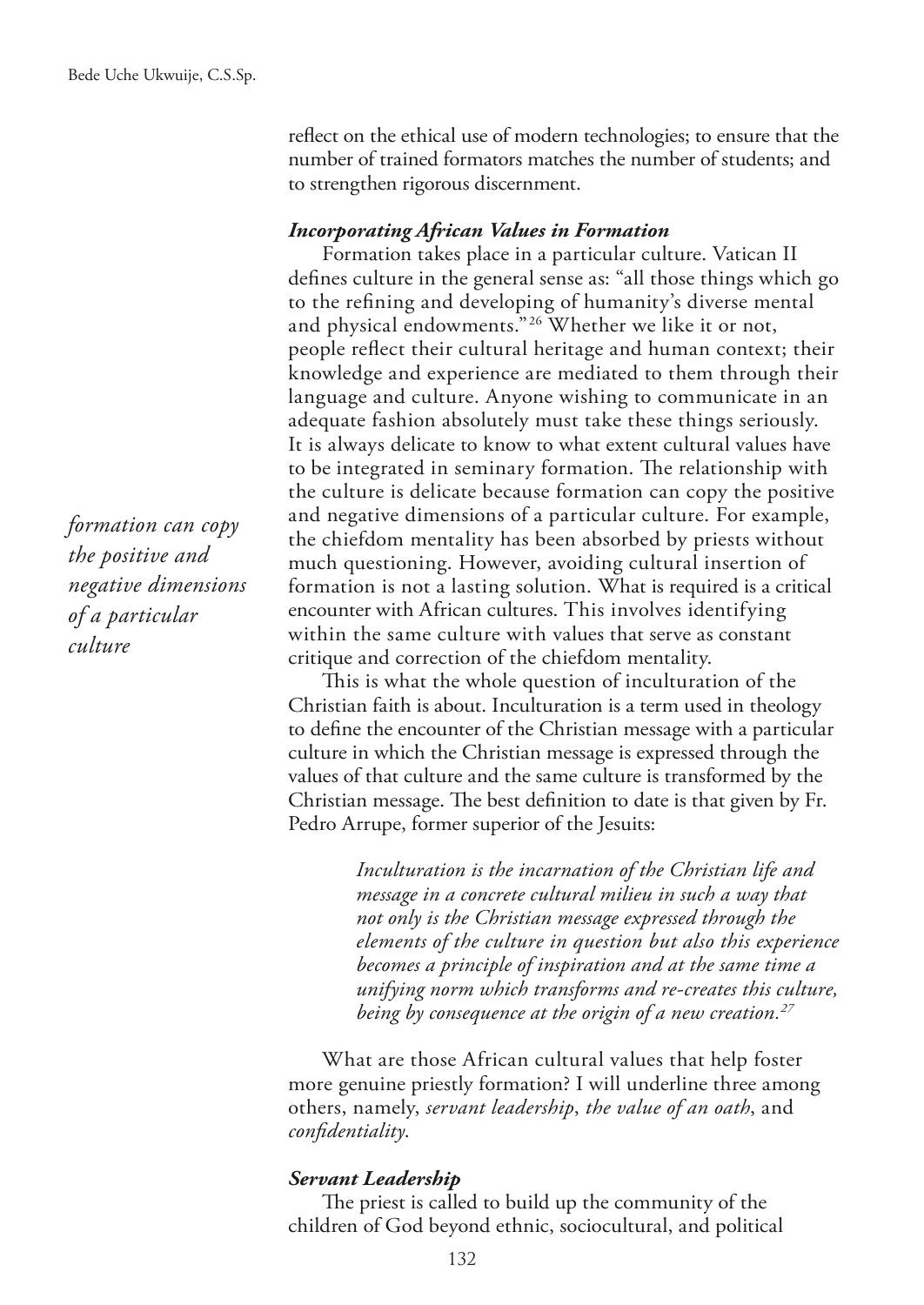*His goal is always to create harmony and unity in the community of the living and the dead, community of the visible and invisible beings*

*When a priest, an initiated person, or a titled person takes an oath, he or she keeps it* divides. He does this by totally consecrating himself to the entire church. Despite the abuses of power and the noise made by dictators, traditional African leadership comprises the critique of the chiefdom virus. One of the highest offices in African traditions is that of the elder and manager of spiritual afairs. Nsukka people in Eastern Nigeria call him *Onyeisi* or *Eze Muo* (*Leader* or *King*-manager of spiritual afairs). He must demonstrate human and spiritual maturity. He consults and dialogues patiently. He arbitrates litigations, takes decisions when necessary, and speaks the truth without fear or favor. His goal is always to create harmony and unity in the community of the living and the dead, community of the visible and invisible beings.

In order to excel in the art of good leadership, seminarians will be taught to be leaders who uphold the fraternity of the people of God beyond ethnic divides. In response to this challenge, the *Ratio Fundamentalis Institutionis Sacerdotalis* of the Catholic Bishops' Conference of Nigeria insists on servant leadership. It states that to avoid clericalism a priest should lead a Christian community by radically conforming to Christ's teaching by his own mode of leadership.<sup>28</sup>

#### *Respect for a Covenant*

Another dimension of the African sacred tradition is the respect for a covenant, which the Igbo tradition calls "*Igba-ndu*." Traditional African religion chooses and commissions priests who minister at the traditional "shrines" in the villages and families before the advent of Christianity, and even today. This commits the person to the destiny of the people through the process of oath taking. A given word is respected. It is sacred. When a priest, an initiated person, or a titled person takes an oath, he or she keeps it. It means that before entering the covenant, the person has examined himself/herself and has weighed his/her capacity to keep the oath. He or she passes through a process of initiation during which experienced and titled persons weigh the person's capacity to keep an oath. This capacity can also be built up during this process of initiation, which involves learning, understanding the history and tradition of his or her people, the bonds and boundaries, the secrets and taboos.

Traditional African priests remain faithful to their calling not necessarily because of the oath but primarily because of the respect for the tradition which the ancestors have left for society's continued existence. Called by the community through the process of divination performed by the elders, the priests in African traditional religion are chosen to officiate as representatives of the living and the ancestors themselves. They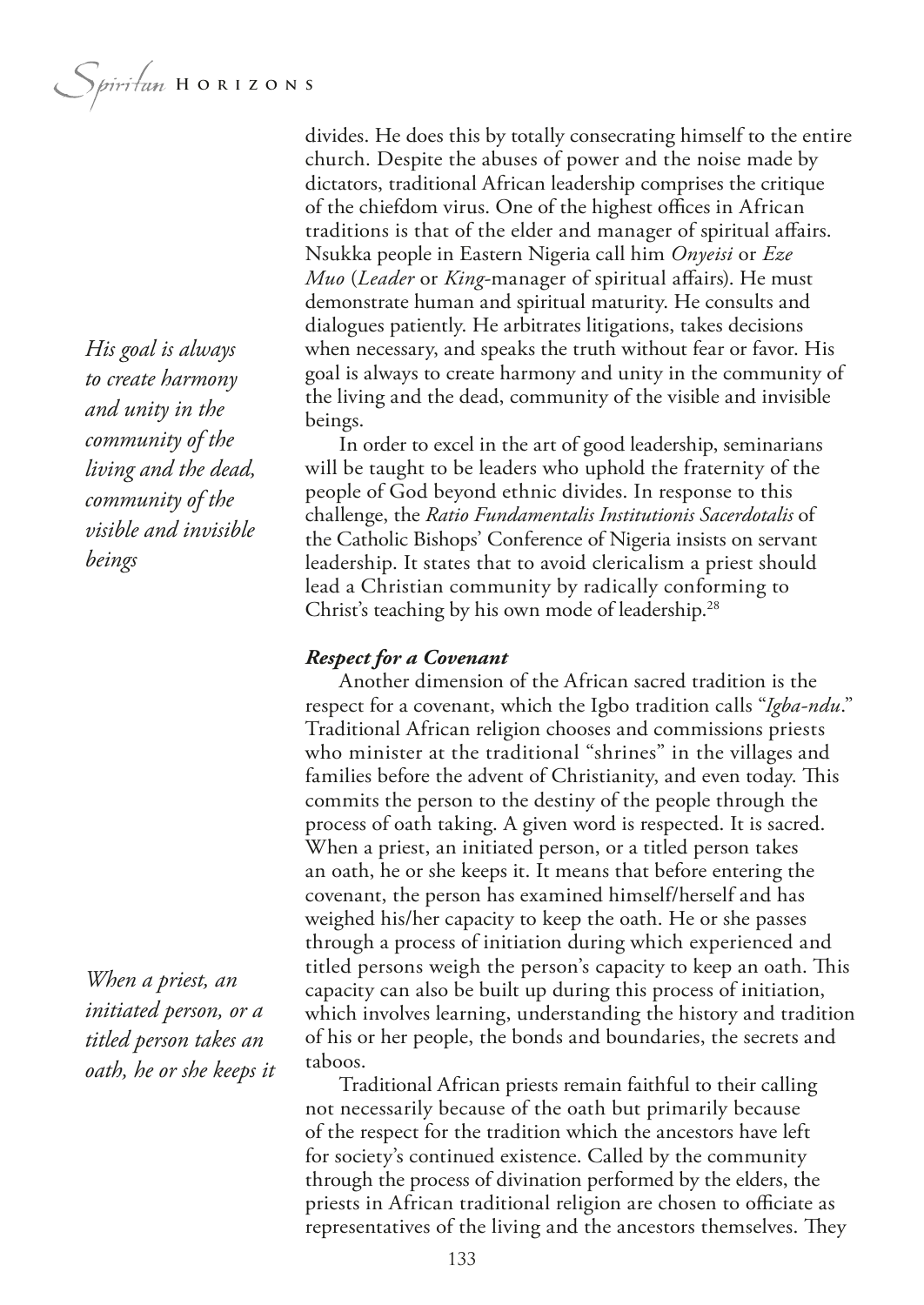*his vocation is not for himself but for the good of the people of God*

*In African traditions, initiated people should keep secrets*

do so by ofering prayers and sacrifces to the Creator through the mediation of the same ancestors.

Bringing the traditional value of the covenant into the training of Catholic priests helps one to understand the value of the vows and promises priests and religious make. A vow or a promise is a commitment of oneself before God and the entire community. Such a commitment, which involves giving one's word, cannot be broken without consequences for the person and the community. This is why the preparation for priesthood is long (ten to eleven years). Enough time is needed for initiation into the mystery of the priesthood and to help the candidate build up the capacity to endure in the covenant. He learns to understand that his vocation is not for himself but for the good of the people of God. His destiny is tied to that of the people of God through his confguration to Christ, the mediator between God and man.

## *Confdentiality*

Very close to the value of an oath is confdentiality: the capacity to keep a secret. In African traditions, initiated people should keep secrets.<sup>29</sup> The breach of confidentiality is regarded as a serious offence and often leads to severe punishment and even ostracism when it concerns the community. Bringing the value of confidentiality into seminary formation demands that candidates be schooled in the virtues of prudence, honesty, gentleness, patience, endurance and, above all, self-control. Somebody who cannot control his mouth cannot make a good priest. How can he keep the secret of confession? How can he protect the privacy of those who confde in him? How can he build up a healthy community?

## *Refect on the Ethical Use of Modern Technologies*

In the spirit of Pope Francis's Message for the 48th World Communications Day, the formation of priests and religious should face the challenge of the new technologies. In a presentation at the Seminar for Formators at the Bigard Memorial Seminar, Enugu, on 8 May 2010, Martin Yina<sup>30</sup> rightly pointed out that the church has always upheld the importance of social communication in the task of evangelization.31 Instead of banning the use of cell phones, what is needed is to form the consciences of the candidates in formation on the ethical use of all forms of communication. These include ethical issues such as lying, misrepresentation, secrecy, disclosure, and the right to privacy, which often surface not just in organizational, mass, and computermediated communication but in the most informal and intimate contexts as well.<sup>32</sup> Formators and students have to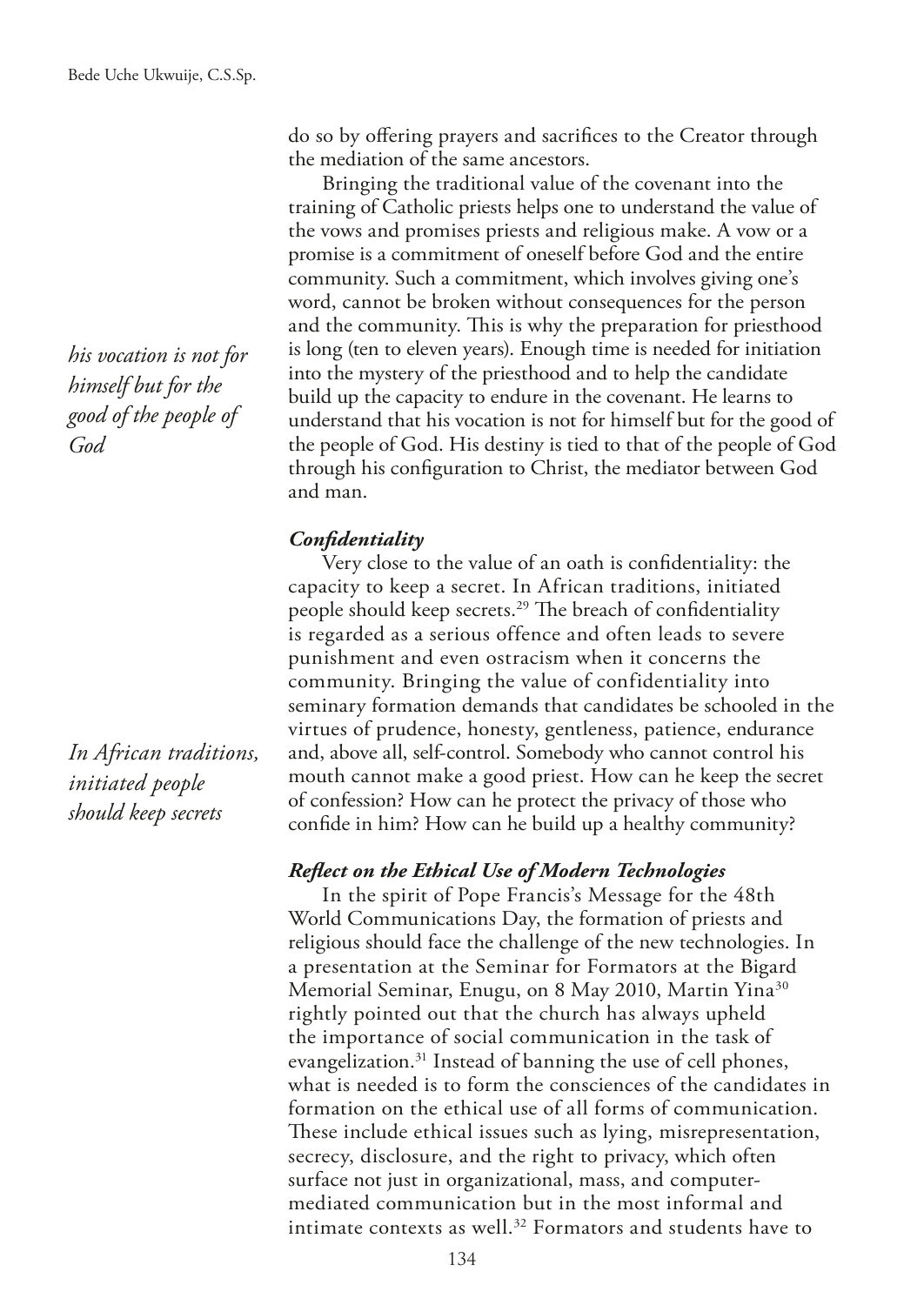Spiritan HORIZONS

*Does their participation in the digital environment help them to grow in humanity and mutual understanding?*

The number of *students should be manageable in such a way that they receive an acceptable accompaniment*

*Bishops may have to courageously consider breaking down the population of vertiginously populated seminaries* reflect on the ethical question of whether a particular act or form of communication contributes to authentic human development and helps individuals and communities to be true to their transcendent destiny.<sup>33</sup> Does their participation in the digital environment help them to grow in humanity and mutual understanding? Do the new technologies really ofer them opportunities for authentic encounter and solidarity?

## *Ensure the Number of Trained Formators Matches the Number of Students*

While Africa owes immense gratitude to God for the increasing number of vocations, bishops and formators should seriously refect on the connection between the number of seminarians and quality formation/accompaniment. It is not responsible to simply declare that it is God who gives vocations. The number of students should be manageable in such a way that they receive an acceptable accompaniment. The church has a moral responsibility to give every candidate a proper formation. Consequently, if a student offers himself to become a priest, the church has the moral obligation to help him reach that objective. There should be a good ratio of trained formators to the number of students. This means that the formation of formators should be programmed and adhered to. Trained formators are needed to ensure the one-on-one accompaniment of the students. This is the heart of the accompaniment process. It is within this forum that many issues for growth come up for the individual student and are subsequently followed up.

Accompaniment in big formation communities should be better structured, by creating smaller communities/ fraternities within a bigger community. Each fraternity should be accompanied by a community of formators and a spiritual director. Bishops may have to courageously consider breaking down the population of vertiginously populated seminaries. This can be done by building smaller formation communities in the form of a *collegio* outside the seminary compound—either for each diocese or for multiple dioceses, to maintain the interdiocesan character—and placing each of them under the care of a certain number of trained formators. The students can attend lectures in the seminary and return to their communities for specific formation. This has already been attempted by Bishop Anthony Gbuji, bishop emeritus of Enugu, who built Nchatancha community from where the seminarians of Enugu Diocese go to the Bigard Memorial Seminary Enugu.

This was equally the goal of Archbishop Albert K. Obiefuna when he insisted, against the wish of some members and clergy of his diocese, on the creation of another major seminary at Onitsha, the Blessed Tansi Major Seminary, to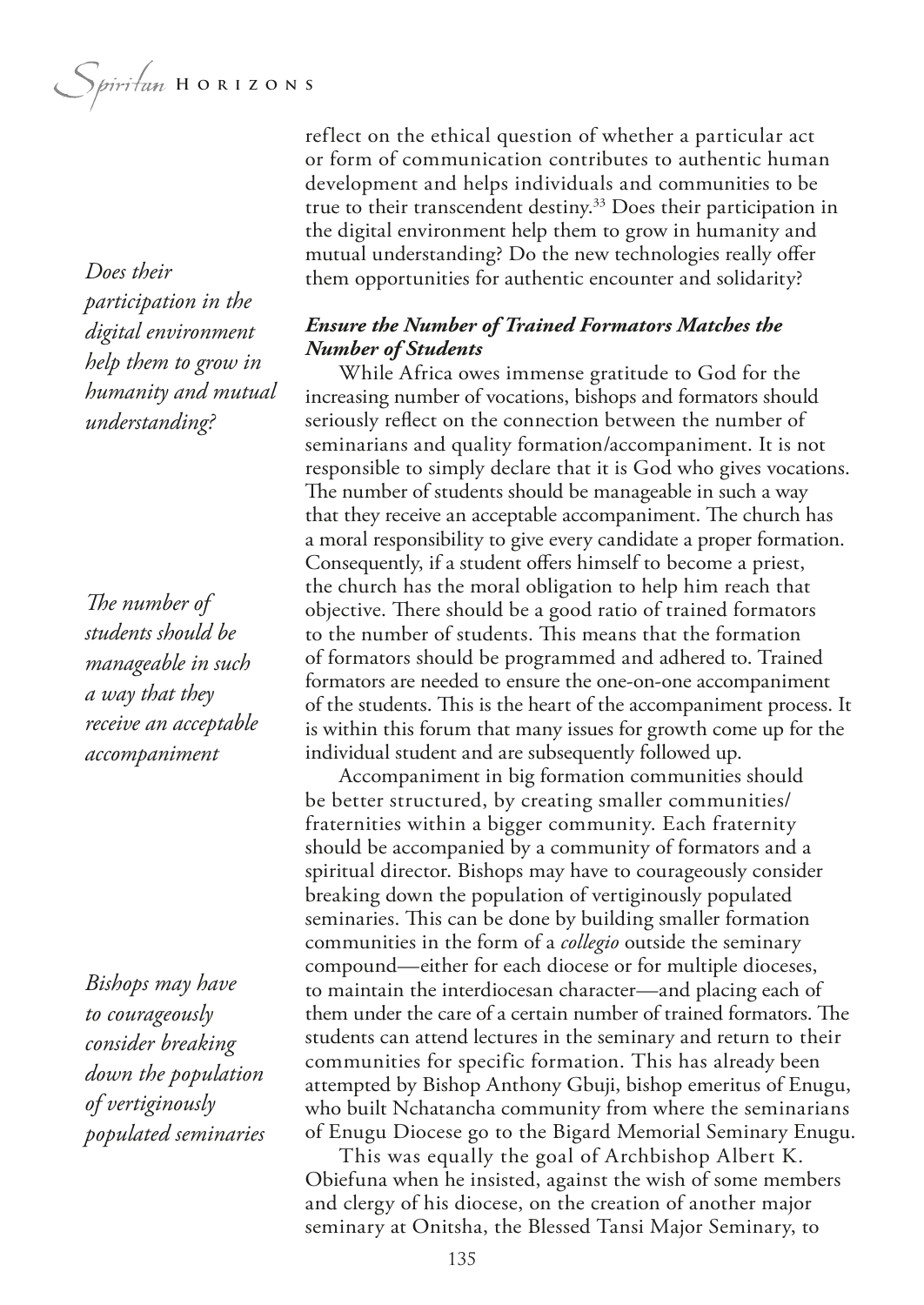reduce the number at the Bigard, Enugu. He did a similar thing as bishop of Awka, when Sts. John and Paul Major Seminary was built, to decongest the faculty of philosophy of Bigard, Seat of Wisdom and Ikot-Ekpene seminaries. As he explained in his pastoral letter,  $34$  he did so in line with the local church's contextualization and actualization of the recommendations from the Synod of Bishops on Priestly Formation, which John Paul II presented in the post-synodal exhortation, PDV.

#### *Strengthen Rigorous Discernment*

For discernment to be genuine in the seminaries, especially, in intercultural contexts, formators, bishops and religious superiors have to stick to certain principles. First, it must be noted that though people are infuenced by their cultures, it is not the culture that is called but the individual person and each person is unique. In the assessment/ evaluation, formators should try to be as close as possible to the church's directives. It is necessary therefore to verify whether the motivations of the young candidates correspond to the demands of Catholic priesthood. They will verify particularly the availability of the candidates to live out the evangelical counsels in total submission to God. They will verify the suitability of the young candidates: good health, absence of incompatible engagements, right intention and readiness to allow oneself to be guided by another in the process of formation.

The effectiveness of this assessment/evaluation will depend on the follow-up bishops and religious superiors provide. If a bishop or a religious superior simply overrules the recommendations of the formators, the whole dynamic of formation is weakened.35 Some students could feel untouchable and protected by their superiors/ bishops and by consequence become resistant to the formation process in the community.

#### **CONCLUSION**

The new *Ratio Fundamentalis Institutionis Sacerdotalis* offers a good opportunity to renew priestly formation in Africa. The emphasis on the pastoral and community dimensions of formation is highly appreciated by African seminary formators and pastors. They recognize this to be in consonance with the practice of formation in their diferent seminaries.

The *Ratio* also help store visit some challenges of priestly formation in Africa. These include: an insufficient number of trained formators in overcrowded seminaries, the personal witness of formators in the seminaries and of priests in the pastoral feld, intercultural living and the use of modern technologies in the context of formation.

*it is not the culture that is called but the individual person and each person is unique*

*If a bishop or a religious superior simply overrules the recommendations of the formators, the whole dynamic of formation is weakened*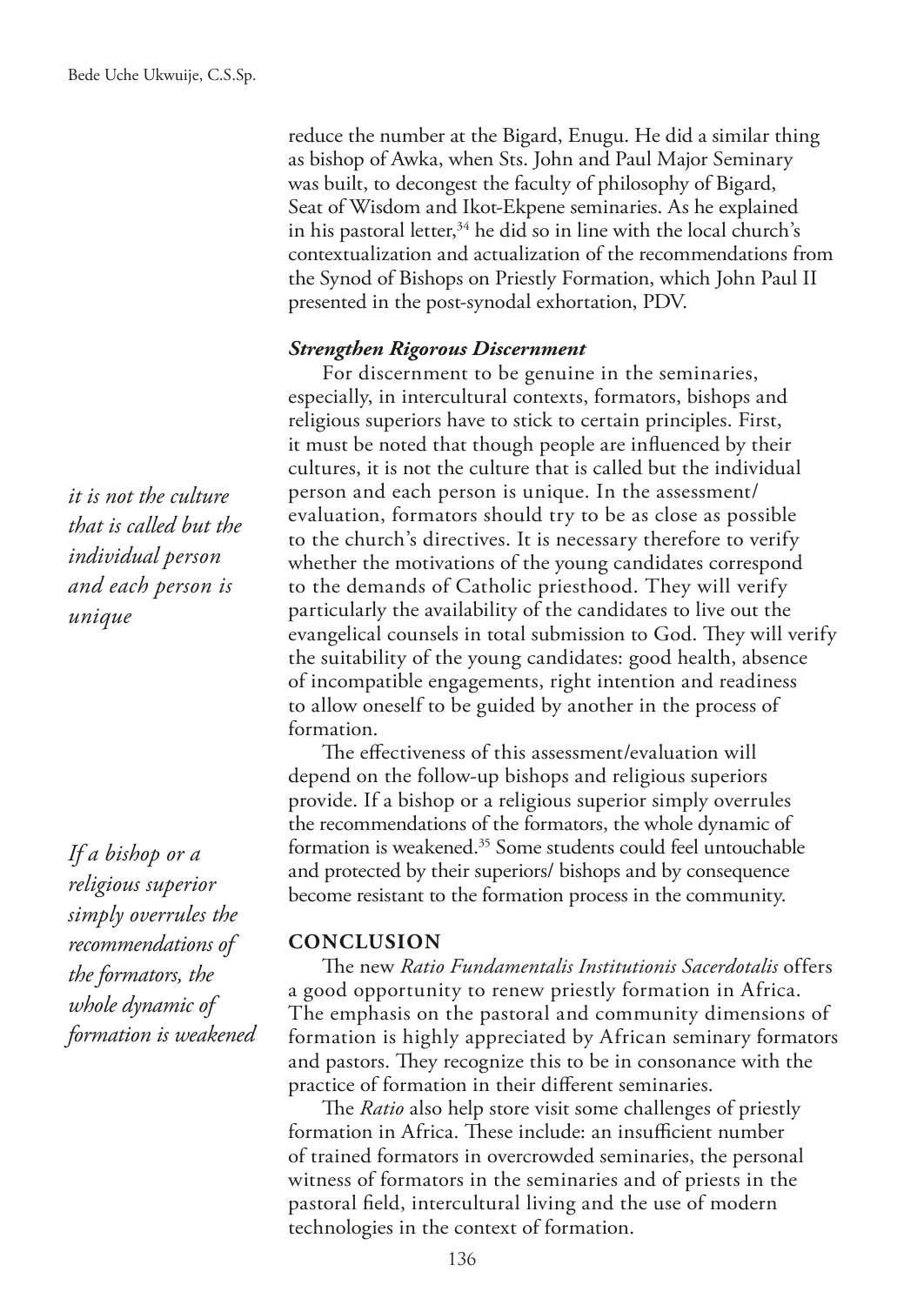Spiritan HORIZONS

A more genuine formation, in the light of the new *Ratio*  will require that the above identifed challenges be faced and addressed. Moreover, efforts need to be made to mobilize some tested African cultural values, like servant leadership, the value of an oath and confdentiality in the training of future priests.

> *Bede Uche Ukwuije, C.S.Sp. First Assistant, Rome*

#### **ENDNOTES**

- 1. Reproduced with permission from *Models of Priestly Formation. Assessing the Past, Refecting on the Present, and Imagining the Future*, 179–200. Edited by Declan Marmion, Michael Mullaney, and Salvador Ryan. Copyright 2019 by Order of Saint Benedict. Published by Liturgical Press, Collegeville, Minnesota.
- 2. Congregation for the Clergy, *The Gift of the Priestly Vocation: Ratio Fundamentalis Institutionis Sacerdotalis*. London: CTS Publications, 2017.
- 3. Congregation for Catholic Education, *Ratio Fundamentalis Institutionis Sacerdotalis*, 6 January 1970.
- 4. Second Vatican Council, Decree on the Training of Priests *Optatam totius*.
- 5. Second Vatican Council, Decree on the Ministry and Life of Priests *Presbyterorum ordinis*, 7 December 1965.
- 6. John Paul II, Post-Synodal Apostolic Exhortation *Pastores dabo vobis*, March 1992, 25.
- 7. Catholic Bishops' Conference of Nigeria, *Ratio Fundamentalis Institutionis Sacerdotalis* (Catholic Secretariat of Nigeria, 2005); *Called to Love: Ethical Standards for Clergy and Seminarians in Nigeria* (Catholic Secretariat of Nigeria, 2006); *Formation and Collaboration: On Mutual Relations between Religious Institutes and Dioceses in Nigeria* (Catholic Secretariat of Nigeria, 2009).
- 8. I am very grateful to Msgr. Benoit Kala, the secretary general of the Conference of the Catholic Bishops of Cameroon, a veteran formator, who accorded me a long interview at the end of their meeting. I am equally grateful to Fr. Vitalis Anaehobi, assistant secretary general of the Regional Episcopal Conference of West Africa (RECOWA), for making time to share his experiences as formator.
- 9. Nyenyembe, Jordan, "Stewards of God's Mercy: Vocation and Priestly Ministry in Africa," *Journal of Global Catholicism* 1 (July 2017) 74–95. See also Magesa, Laurenti, "The African Priesthood of the Future," African Scribe 1 (2001).
- 10. Nyenyembe, 78.
- 11. PDV, nos. 61, 66.
- 12. Ibid., nos. 60–64.
- 13. Ibid., no. 44.
- 14. See a more complete presentation of the "Relational Notion of the Person," in Uzukwu, Elochukwu, *A Listening Church: Autonomy and Communion in African Churches*. Maryknoll, NY: Orbis Books, 1996, 35–38. Cf. also Mbiti, John, *African Religion and Philosophy*. London: Heinemann, 1969, 224.
- 15. Cf. Uzukwu, Elochukwu, *God, Spirit, and Human Wholeness*. Eugene, OR: Pickwick Publications, 2012, 5–39.